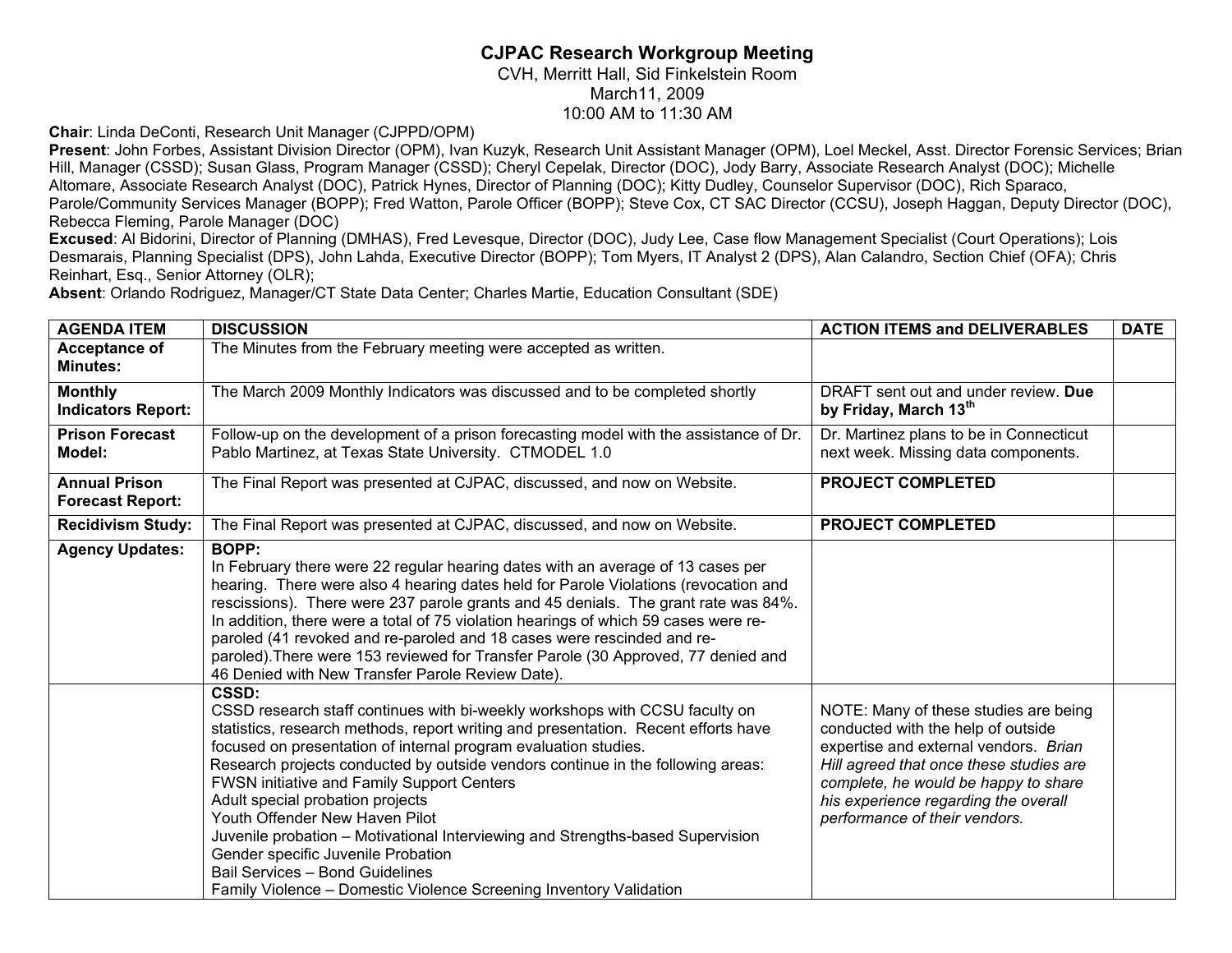|                                            | <b>DMHAS:</b><br>In October of 2008 DMHAS was awarded a \$2 million, 5-year federal grant to<br>establish a jail diversion program in the southeast region for veterans struggling with<br>trauma-related symptoms. The program will include support and collaboration from at<br>least 15 federal and state agencies and organizations. Following a required 6-8 month<br>strategic planning phase, DMHAS will implement a program to divert veterans with<br>trauma-related symptoms from the criminal justice system to a seamless system of<br>treatment and recovery support services. This program will build on the established<br>DMHAS Jail Diversion program.                                                                                                                                                                                                               |                                                                                                                                                         |  |
|--------------------------------------------|---------------------------------------------------------------------------------------------------------------------------------------------------------------------------------------------------------------------------------------------------------------------------------------------------------------------------------------------------------------------------------------------------------------------------------------------------------------------------------------------------------------------------------------------------------------------------------------------------------------------------------------------------------------------------------------------------------------------------------------------------------------------------------------------------------------------------------------------------------------------------------------|---------------------------------------------------------------------------------------------------------------------------------------------------------|--|
| <b>Agency Updates</b><br><b>Continued:</b> | DPS:<br>There are only about 200 CT State Police (CSP) arrests to be entered for 2006.<br>There are about 4500 CSP arrests from 2007 missing from the NIBRS arrest module.<br>There are currently two light duty troopers temporarily assigned to the Crimes<br>Analysis unit (CAU) to assist in the data entry. The CAU is working on generating a<br>trial run of the 2006 Crime in CT report to review the offense data. Once the 2006<br>CSP arrests are entered and imported into the NIBRS database, CAU will generate<br>another run of the 2006 Crime in CT report to review all of the data.<br>The CAU has been working with all of the 102 contributing agencies to ensure that all<br>towns are represented in the 2008 Crime in the US publication. It appears that there<br>will be two towns that will not make the FBI's March deadline: New Haven and New<br>London. |                                                                                                                                                         |  |
|                                            | <b>DOC:</b> DOC experienced a slight decrease in the overall incarcerated population by<br>47 offenders. The male un-sentenced population decreased by<br>103 and the sentenced male population increase by 75 offenders. The total number of<br>offenders under supervision in the community remained essentially unchanged with<br>an overall increase of 6 on parole and a reduction of 8 on transitional supervision. The<br>DOC is preparing to close an out building at CRCI that houses 70 offenders which will<br>save on personnel and building maintenance costs. The DOC hosted a reentry<br>strategy symposium February 24th-26th attended by approximately 200 people from<br>various criminal justice agencies which was well received.                                                                                                                                 | By the end of today, DOC is moth-balling<br>or temporarily closing another facility<br>(Carl Robinson). All inmates are<br>presently being transferred. |  |
|                                            | <b>Judicial Court Operations:</b><br>The Public Service and Trust Commission has established a Strategic Plan to guide<br>the Judicial Branch over the next three to five years. The plan sets forth a framework<br>to enhance the public's trust and confidence in the Branch by improving services,<br>accessibility and accountability.                                                                                                                                                                                                                                                                                                                                                                                                                                                                                                                                            |                                                                                                                                                         |  |
|                                            | The strategic plan contains a vision statement, a mission statement and core values<br>to provide the framework within which the Branch will operate.                                                                                                                                                                                                                                                                                                                                                                                                                                                                                                                                                                                                                                                                                                                                 |                                                                                                                                                         |  |
|                                            | Many members of the Court Operations Unit are support staff and/or members of<br>various committees established by the strategic plan.                                                                                                                                                                                                                                                                                                                                                                                                                                                                                                                                                                                                                                                                                                                                                |                                                                                                                                                         |  |
|                                            | One area of great interest for several of the committees is video conferencing. It is<br>currently being used for Family Support Matters for inmate modification of support in<br>Bridgeport, Hartford, Stamford, New Haven and Waterbury Courts. It is also being<br>used in Rockville Court for Habeas Matters regarding conditions of confinement.<br>Video conferencing has also been used for out of state witnesses for Complex<br>Litigation. It can be used for other matters if so requested.                                                                                                                                                                                                                                                                                                                                                                                |                                                                                                                                                         |  |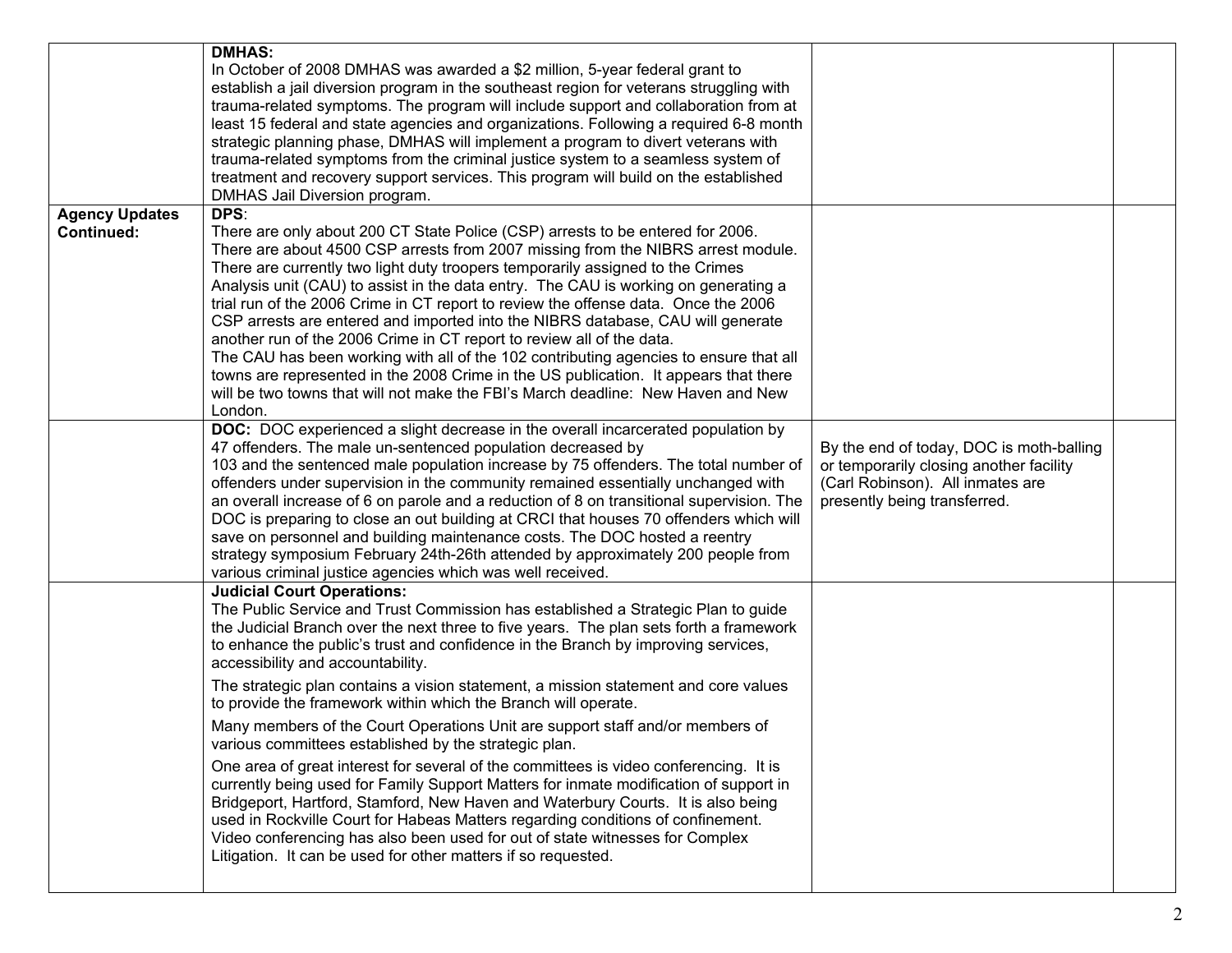| <b>BOPP Monthly</b><br><b>Report: Training</b><br>and<br><b>Documentation</b>     | Jerry Stowell's contract will be ending June 30, 2009. During this transition, Jerry<br>agreed to work with OPM to document the step by step process for producing these<br>BOPP/DOC Monthly reports so that staff at both DOC and/or BOPP can maintain<br>their information going forward. OPM is also scanning all available past documents to<br>preserve the historical data for future use see DRAFT webpage at<br>http://www.ct.gov/opm/cwp/view.asp?a=2976&Q=433798&PM=1.<br>Unfortunately, Jerry accepted a position with the U.S. Census and is reporting for<br>training on March 6, so he will no longer attend the CJPAC Research Workgroup<br>meetings. Jerry has asked Rebecca Fleming to represent the Parole and Community<br>Services Division. Welcome to Rebecca Fleming and Deputy Director, Joseph<br>Haggan.<br>Coordinate who will be receiving the MIS report distributions from DOC that Jerry is<br>currently receiving. Send email to Bob Cosgrove with list of new recipients to receive<br>these reports.                                                                                                                                                                                                                                                                                                                                             | It was agreed that in order to ensure that<br>the State and its agencies will receive<br>the proper sustainable ability to replicate<br>the reports and services that Jerry<br>provides, we will ALL participate in a<br>shared communication process<br>pertaining to Jerry so that he will fulfill his<br>obligation to complete the documentation<br>necessary to transition his duties to both<br>DOC and BOPP staff for all his reports,<br>quarterly, monthly, annual and any<br>associated duties. This includes building<br>a narrative for the reports and<br>identification of what useful information<br>they may contain. |  |
|-----------------------------------------------------------------------------------|------------------------------------------------------------------------------------------------------------------------------------------------------------------------------------------------------------------------------------------------------------------------------------------------------------------------------------------------------------------------------------------------------------------------------------------------------------------------------------------------------------------------------------------------------------------------------------------------------------------------------------------------------------------------------------------------------------------------------------------------------------------------------------------------------------------------------------------------------------------------------------------------------------------------------------------------------------------------------------------------------------------------------------------------------------------------------------------------------------------------------------------------------------------------------------------------------------------------------------------------------------------------------------------------------------------------------------------------------------------------------------|---------------------------------------------------------------------------------------------------------------------------------------------------------------------------------------------------------------------------------------------------------------------------------------------------------------------------------------------------------------------------------------------------------------------------------------------------------------------------------------------------------------------------------------------------------------------------------------------------------------------------------------|--|
|                                                                                   | Special thanks to Jerry Stowell for his dedicated service and our sincerest best                                                                                                                                                                                                                                                                                                                                                                                                                                                                                                                                                                                                                                                                                                                                                                                                                                                                                                                                                                                                                                                                                                                                                                                                                                                                                                   |                                                                                                                                                                                                                                                                                                                                                                                                                                                                                                                                                                                                                                       |  |
| <b>Reentry in</b><br><b>Connecticut:</b><br><b>Partners in</b><br><b>Progress</b> | wishes in his new endeavors. May our paths cross again in the future.<br>Congratulations to the Department of Correction and the Board of Pardons and<br>Paroles for their success in hosting this event on February 24-26, 2009 at the<br>Cheshire Maloney Center. Cheryl Cepelak provided a brief overview of the event.<br>180 to 200 attendees and reports from 9 workgroups. Outcome results to be provided<br>by the Center for Public Policy.<br>Dr. Patrick Hynes, DOC Director of Planning shared his thoughts on assessments<br>tools. Dr. Hynes educated us on the Commissioners plans and shared his views for<br>the project to date. Everyone participated in a very engaging discussion and shared<br>their experiences and ideas on this issue.<br>Rebecca Fleming made the point that the LSI-R is a useful tool for Parole Officers<br>doing the actual supervision to use in their initial contact with clients since they get to<br>know them better during the process.<br>3 Recommendations were suggested for the next workgroup meeting:<br>1. Evaluation of recidivism rates for discrete group, such as Mental Health<br>scores and solicit others from the group. Fact sheet to be developed for next<br>workgroup meeting.<br>2. Correlation of TPAI scores with DOC classification scores. Fact sheets to be<br>developed for next workgroup meeting. | Requested training materials and copies<br>of presentation to be made available on<br>the website so that those unable to<br>attend will be able to acquire some of the<br>knowledge shared at this event. Cheryl<br>will follow-up on this.<br>Pat will send an electronic copy of his<br>presentation to post for those not<br>attending the workgroup meeting.<br>Issue of how to capture, share<br>assessments with partners and how are<br>these tools being applied for case<br>management to help clients.<br>Agreed that 3 question LSI-R Proxy, just<br>as good as 8 question for screening risk<br>levels.                  |  |
| <b>Other Information:</b>                                                         | JRSA/BJS Computerized Criminal History RFP Felony Case Processing<br><b>OPM Re-Entry Studies Update</b>                                                                                                                                                                                                                                                                                                                                                                                                                                                                                                                                                                                                                                                                                                                                                                                                                                                                                                                                                                                                                                                                                                                                                                                                                                                                            | Pending comments from Randy Brarren<br>and Steve Cox will be publishing his<br>studies shortly. CT was awarded the<br>CCH funds from JRSA; Steve will be<br>attending a meeting in DC in April and<br>will report back to the workgroup.                                                                                                                                                                                                                                                                                                                                                                                              |  |